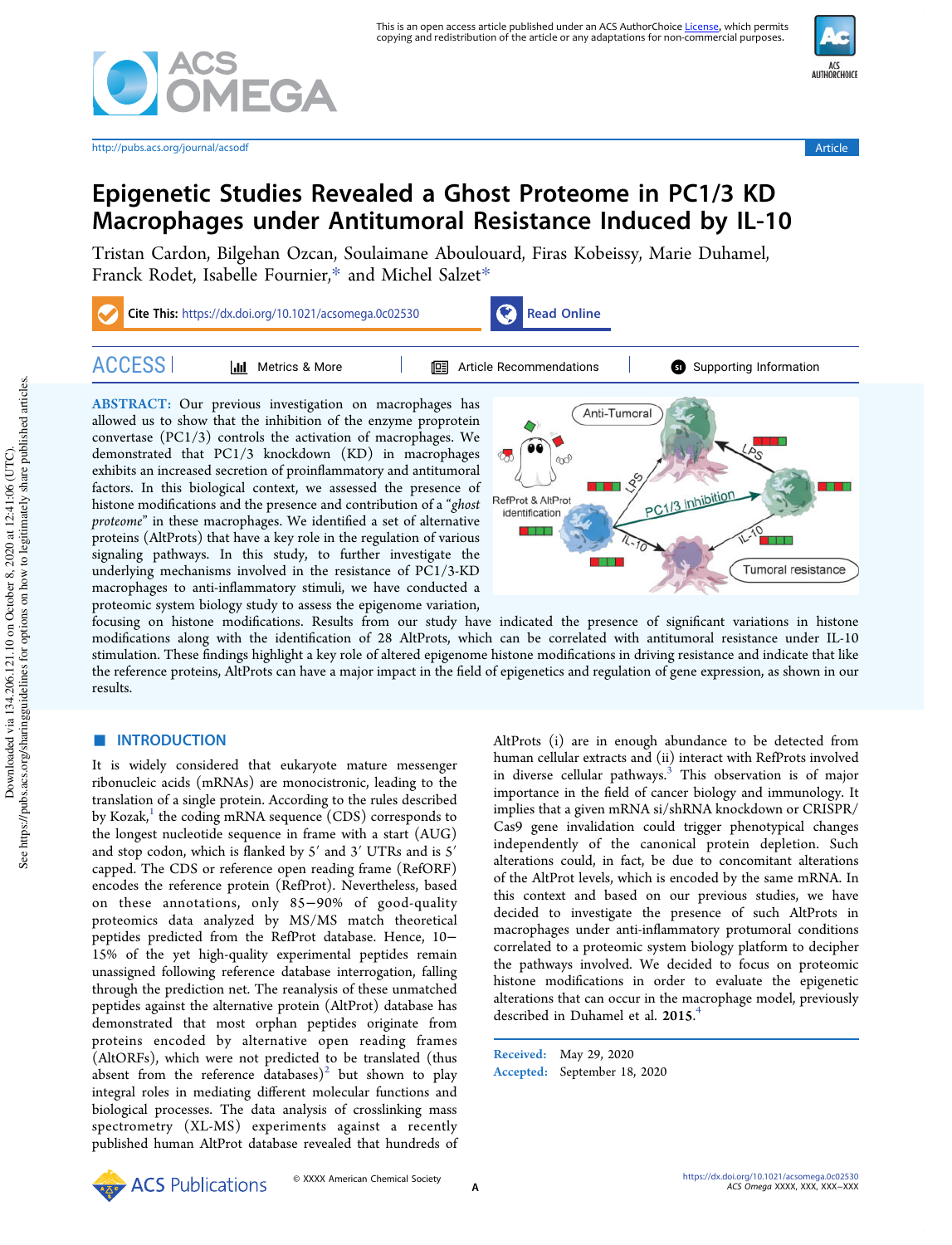

Figure 1. (A) Proteomic analyses of histones from PC1/3 KD and NT macrophages treated or not treated with IL-10. The heatmap from the histone extracts using the EpiQuik total histone extraction kit followed by FASP digestion and shotgun proteomic analyses. (B) Systemic biology analyses of proteins identified and significatively overexpressed in KD cells under IL-10 treatment, represented by the cluster 1 in the heatmap. (C) Systemic biology analyses of proteins identified and significatively overexpressed in NT cells under IL-10 treatment, represented by the clusters 2 and 3 in the heatmap.

Macrophages are essential phagocytes of the innate immune system and are present in all organs and tissues of the body as resident cells. They play a critical role in both the maintenance of tissue homeostasis and inflammation regulation, performing vital tissue-specific functions and protecting the host from infection.<sup>5</sup> These cells orchestrate both the innate immune responses and the adaptive immune responses. <sup>6</sup> Both tissueresident macrophages in homeostasis and activated macrophages under stimuli are driven by specific transcriptional changes and are controlled by complex cellular mechanisms. Among these upstream regulators, epigenetics now arises as a key driver of macrophage activity.<sup>5</sup> Recently, we have demonstrated that an enzyme called proprotein convertase 1/3 (PC1/3) can control macrophage activation. PC1/3 knockout mice have high plasma levels of proinflammatory cytokines.<sup>7</sup> Moreover, knockdown (KD) of PC1/3 in a rat macrophage cell line (NR8383) triggers high secretion of proinflammatory chemokines and cytokines.<sup>8</sup> When stimulated with toll-like receptor (TLR) ligands (LPS and antitumoral drug Paclitaxel), PC1/3-KD macrophages are overactivated and their immune response is even more exacerbated. $9-12$  The secreted factors by PC1/3-KD macrophages post-TLR4 stimulation have shown to exhibit chemotactic and antitumor properties against breast, ovarian, and glioma cancer cell lines. In addition, PC1/3-KD macrophages were less-sensitive to IL-10, an anti-inflammatory cytokine, which is commonly produced in the tumor microenvironment to inhibit immune

cells, leading to antitumoral activation. Thus, the sensitivity to anti-inflammatory molecules and the length of TLR4 desensitization were reduced in these PC1/3-KD macrophages.<sup>9−12</sup> However, during antitumoral immunotherapy, a repeated stimulation of TLR4 could reactivate PC1/3 inhibited macrophages even in a protumoral environment, whereas the underlying mechanisms involved are still underinvestigated. In the present study, we hypothesized that its regulation can be mediated epigenetically with the contribution of AltProts, as we have shown previously in a different study.<sup>10</sup>

The aim of this study is to better understand the mechanisms involved in the resistance to IL-10 of PC1/3- KD macrophages. For that, we have investigated the epigenetic changes at the histone level, along with the variation of the reference and alternative proteins (AltProts). Finally, based on systemic biology analyses, we have correlated the proteins identified to the biological pathways in which they are involved.

# ■ RESULTS AND DISCUSSION

The analysis of the histone modifications such as acetylation/ deacetylation and methylation/demethylation of lysine residues reveals the epigenetic modifications that can occur in macrophages in the context of tumor development. We thus focused our attention on such histone modifications in order to determine whether PC1/3 inhibition can modify the epigenetic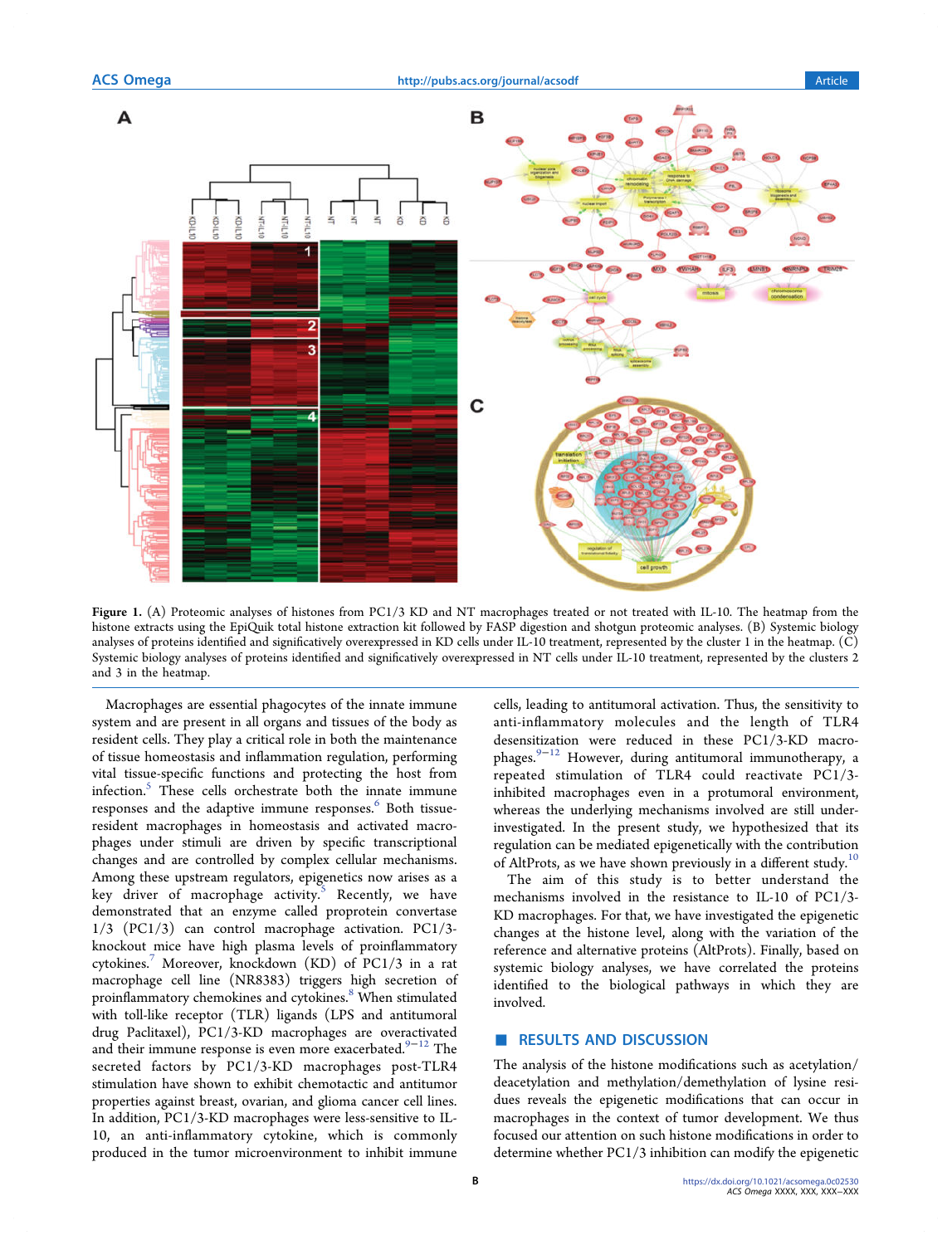profile of macrophages, which could explain their IL-10 resistance.

Histone Post-translational Modification Identification in PC1/3-KD Macrophages. Histones have been isolated from NT and PC1/3-KD macrophages after or without IL-10 treatment. In this context, the EpiQuik total histone extraction kit was used followed by post-translational modification (PTM) research using Epigentek's histone modification assay kit. We focused our attention on H3 PTM (Figures 1, S1 and Table S1). Compared to Nontarget (NT) control macrophages, PC1/3-KD macrophages present a high level of methylation of H3K27 and of H3K79. Mono-, di-, and trimethylation was detected especially for H3K27. Acetylation of H3K18 and H3K9 was also increased in PC1/ 3-KD compared to NT macrophages and the phosphorylation of H3ser28PH3S28P increased as well (Figures 1, S1 and Table S1). By contrast, a slight increase in mono- and dimethylation of H3K9 and H3K79 has been measured in NT cells (Figures 1, S1 and Table S1). After IL-10 treatment, H3K27 methylations largely decreased in PC1/3-KD cells compared to those without treatment. H3K79me2, H3K9ac, H3K18ac, and H3ser28PH3S28P decreased in KD cells but are still high compared to those in NT cells. For NT cells, the IL-10 treatment increased H3K4me1, H3K4me2, H3K79me2, H3K36me1, and H3K36me3. Only H3K36me1 pops up after IL-10 treatment compared to NT control cells and PC1/3-KD cells (Figures 1, S1 and Table S1). Di- and trimethylation at H3K4, H3K36, and H3K79 triggers gene activation, with H3K4 trimethylation (H3K4me3)-marking promoters and H3K36 and H3K79 methylations.<sup>5,18–20</sup> Monomethylation of H3K4 is an activating mark unique to enhancers. H3K9 and H3K27 methylations are generally gene-repressive. However, H3K27me3 is considered to be easily reversible and marks dynamically regulated genes. H3K9me3 is a characteristic of heterochromatin, whereas H3K9me2 is found more commonly at silent or lowly expressed genes in euchromatin. $5,20$  These data are in line with the fact that PC1/3-KD macrophages present a characteristic epigenetic code compared to NT macrophages with both H3K79 methylation and H3K9 acetylation, which are gene-activating markers, and H3K27 trimethylation, which is tightly associated with inactive gene promoters. H3ser28PH3S28P and H3K18ac are also detected at a high level in these PC1/3-KD cells. H3S28P and H3K18ac are known to activate transcription and antagonize polycomb silencing.<sup>5</sup> However, under IL-10 treatment, H3K27 methylation falls, whereas the H3K79me2 level remains high and H3K9ac and H3K18ac levels remain high as well. Histone acetylation generally correlates with gene activation.<sup>18,20</sup> In order to detect the enzymatic proteins and the TFs (transcription factors) linked to these H3 PTM modifications, we performed shotgun proteomic analyses of the global cellular protein extract and then at a subproteome level after histone enrichment.

Global Proteome Analysis of NT and PC1/3-KD Cells Treated or Not Treated with IL-10. In order to evaluate the impact of immunosuppressive conditions on macrophages, we incubated the NT and KD cells with IL-10 (24 h). We have previously performed the shotgun proteome analyses of these cells under different conditions.<sup>4</sup> However, we have not focused our attention on specific proteins, which can be involved in chromatin compaction and TFs (Table S1). Reanalyses of these previous data established the presence in NT cells of the enhancer Spi1, which controls the expression of PU.1, required for tissue macrophage development. We also detected the Swi5-dependent recombination DNA repair protein 1 homolog (Sfr1), the heat shock 70 kDa protein 1 like (Hspa1l), the tRNA (cytosine-5)-methyltransferase, the Fidgetin-like protein 1, and the eukaryotic translation initiation factor 4E-binding protein 1 (4EBP1). In NT cells treated with IL-10, we identified the growth arrest- and DNA damageinducible protein interacting protein 1 (GADD45 $\alpha$ ), KH domain-containing, RNA-binding, signal transduction-associated protein 3 (Khdrbs3), double-strand break repair protein MRE11 (Mre11a), IL-1 $\beta$ -induced lymphoid enhancer binding factor 1 (Lef1), DNA-binding TF that plays important roles in cancer, Nocturnin, SWI/SNF-related matrix-associated actindependent regulator of chromatin subfamily D member 2 (Smarcd2), serine/threonine protein kinase Nek6 (Nek6), elongation factor 1-alpha 2 (Ef1a2), and DnaJ (Hsp40) homologue, subfamily C, member 16 (Dnajc16). In PC1/3- KD cells, the WD repeat-containing protein 5 (WDR5), a common component of mixed lineage leukemia methyltransferase family members, which is important for histone H3 lysine 4 methylation (H3K4me), has been detected. Moreover, the protein quaking, Microphthalmia-associated TF (MITF) has been identified. In PC1/3-KD cells treated with IL-10, the exclusive proteins related to epigenetics are the DNA helicase MCM9, the zinc finger protein 830, and the regulator of pre-Bcell leukemia TFs (BPXs). The signature is clearly different between NT and PC1/3-KD macrophages and the IL-10 treatment impacts these cells differently. In order to further investigate this effect, we performed shotgun proteomic analyses at the level of the subproteome of the nucleus by performing a histone enrichment extraction procedure.

Histone Subproteome Analysis of NT and PC1/3-KD Cells Treated or Not Treated with IL-10. The cells were treated or not treated with IL-10 under the same conditions as mentioned before. Histones and total proteins were extracted before being subjected to shotgun proteome analyses followed by label-free quantification (LFQ). A total of 534 from the 1023 proteins identified showed a significant variation in abundance based on LFQ values after subjecting the data to multiple ANOVA tests with a p-value of 0.05 (Figure 1A, Table S1). A clear separation between treated and untreated cells can be observed. Four clusters are highlighted. Clusters 1−3 represent the proteins which are overexpressed in IL-10 treated cells compared to untreated ones. The proteins of the cluster 1 are more represented in PC1/3-KD cells treated with IL-10, while proteins of clusters 2 and 3 are more represented in NT cells treated with IL-10. Cluster 4 regroups proteins that are not expressed in NT and PC1/3-KD treated cells. In the cluster 1, we identified several histones (H1.4, H1.5, H2A.1, H2B, and H3f3b), histone deacetylase 1, histone-binding protein RBBP7, and non-POU domain-containing octamerbinding protein TFs (Taf6, purb), components of SWI/SNF chromatin-remodeling complexes (Smarce1 and Smarcd2), a component of the PAF1 complex (PAF1C) (Parafibromin, PHD finger-like domain-containing protein 5A), and also the GLYR1, which is a Putative oxidoreductase that is recruited on chromatin and promotes KDM1B demethylase activity. Systemic biology of the proteins contained in the cluster 1 reinforces the fact that the PC1/3-KD cells under IL-10 treatment are engaged in chromatin remodeling, response to DNA damage, regulation of DNA deacetylation, and transcription activation (Figure 1B).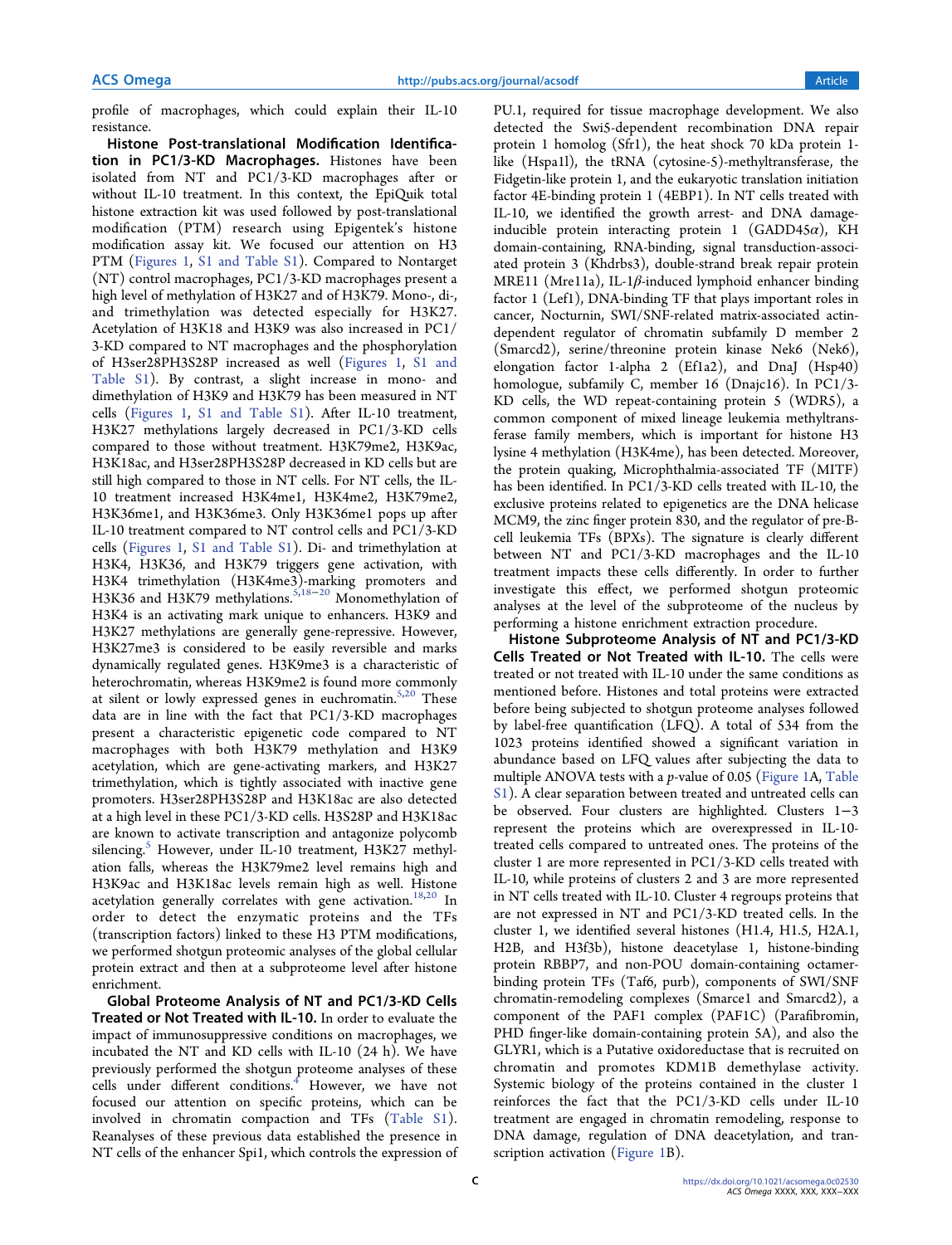Among the cluster 1 (Figure 1B), we noticed proteins known to be involved in macrophage phenotype switch to an antitumor/proinflammatory phenotype, such as the chromo domain helicase DNA-binding protein 5 (Chd5), which is involved in the trimethylation of lysine 27 of histone 3 or the Parafibromin protein (cdc73) and Phf5a, which are a part of the PAF1C complex, which is involved in the trimethylation of lysine 4. Moreover, the Smarce1 and Smarcd2 are also known to be involved in the trimethylation and acetylation of lysines 4 and 9 on histone 3. The histones H2A and H1 are also present in this cluster. The proteins of this cluster which are overexpressed in PC1/3-KD macrophages with or without IL-10 stimulation appear to be involved in histone PTM, orienting the macrophages toward an antitumor phenotype. Furthermore, from the total protein extract, DNMT1 is also known to polarize macrophages to various antitumoral/ proinflammatory phenotype stimuli (Table S2). Systemic biology analyses of the proteins contained in the clusters 2 and 3 showed enrichment in proteins involved in "translation initiation, regulation of the translation", and the "cell growth" pathways.

In the clusters 2 and 3, which are specific to NT-IL-10 cells and which contain some common proteins with KD-IL-10 cells (Figure 1A,C, Table S2), we identified the SET protein which is involved in the methylation of lysines 4 and 36 on H3 histones. From total extract proteins, JMJD6, Sirt 2, and HDAC1 are factors known to be involved in the protumoral/ anti-inflammatory macrophage phenotype  $(Table S1).$ <sup>13</sup> JMJD6 forms a protein complex with p53 and catalyzes p53 protein hydroxylation, leading to p53 inactivation and colon cancer cell proliferation and survival. $14$  In the cluster 4, specific to KD-IL-10 cells, proteins involved in chemokine signaling pathway and proinflammatory factors have been identified, that is, Gnb1, Gnai1, Gnai2, rapa1, rapb1, Fcer1g, coronin 1B, CD36, and CD44 (Figure S1).

From the dataset, we focused our attention on PTMs that can occur on histones in order to determine whether PC1/3 inhibition can modify the histone profile in macrophages, which could explain their IL-10 resistance (Table S2). We identified H1.4K21me, H1.4K63me, H1.4K64me, H1.4S2P, H1.4S36P, H1.4S55P, H1.4S58P, H1.4S65P, H1.4W4P, H1.5W4P, H1.5S18P, H3K24ac, H3K80me, H4K80me, H3K24me, H3R54me, H3K57ac, H3R84me, H3K123ac, H3Y55P, and H4R79me (Table S2). From the list of these histones, we performed quantitative analyses across the different cells and under different conditions. Only H1.4K63me, H1.4S58P, H1.4S55P, H1.5S18P, H2B1K35me, H3K123ac, H3K80me, and H3R84me showed quantitative expression differences (Figure 2). The heatmap showed two branches, one separating KD cells from the other conditions (Figure 2). In the second branch, NT cells are separated from NT and KD cells treated with IL-10. Except one sample, NT-IL-10 and KD-IL-10 are also separated (Figure 2). In KD cells, none of the histones with specific PTM are overexpressed. H3K123ac is overexpressed only in NT cells. H2B1K35me, H3R84me, H1.4S58P, H1.4S55P, and H1.4K63me are overexpressed in two of the three KD-IL-10 cells (Figure 2). Epigentek's histone modification assay kit was used and we focused our attention on H3 PTM (Figure S2). Compared to nontarget (NT) control macrophages, PC1/3 KD macrophages present a high level of methylation of H3K27 and of H3K79. Mono-, di-, and trimethylation was detected especially for H3K27. Acetylation of H3K18 and H3K9 was also



Figure 2. Heatmap of histones with specific PTM extracts using the EpiQuik total histone extraction kit followed by FASP digestion and shotgun proteomic analyses.

increased in PC1/3 KD compared to that in NT macrophages and the phosphorylation of H3S28P increased as well (Figure S2). By contrast, a slight increase in mono- and dimethylation of H3K9 and H3K79 has been measured in NT cells (Figure S1). After IL-10 treatment, H3K27 methylations largely decreased in PC1/3 KD cells compared to those without treatment. H3K79me2, H3K9ac, H3K18ac, and H3S28P decreased in KD cells but are still high compared to those in NT cells. For NT cells, the IL-10 treatment increased H3K4me1, H3K4me2, H3K79me2, H3K36me1, and H3K36me3. Only H3K36me1 pops up after IL-10 treatment compared to NT control cells and PC1/3-KD cells (Figure S1). Di- and trimethylation at H3K4, H3K36, and H3K79 triggers gene activation, with H3K4 trimethylation (H3K4me3)-marking promoters and H3K36 and H3K79 methylations.<sup>5,13–15</sup> Monomethylation of H3K4 is an activating mark unique to enhancers. H3K9 and H3K27 methylations are generally gene-repressive. However, H3K27me3 is considered to be easily reversible and marks dynamically regulated genes. H3K9me3 is a characteristic of heterochromatin, whereas H3K9me2 is found more commonly at silent or lowly expressed genes in euchromatin.<sup>5,15</sup> These data are in line with the fact that PC1/3 KD macrophages present a characteristic epigenetic code compared to NT macrophages with both H3K79 methylation and H3K9 acetylation, which are gene-activating markers, and H3K27 trimethylation, which is tightly associated with inactive gene promoters. H3S28P and H3K18ac are also detected at a high level in these PC1/3 KD cells. H3S28P and H3K18ac are known to activate transcription and antagonizes polycomb silencing. $5$  However, under IL-10 treatment, H3K27 methylation falls, whereas H3K79me2 and H3K9ac and H3K18ac remain high. Histone acetylation generally correlates with gene activation.

Ghost proteome Identification. lncRNAs play a role in the programming of histone modifications, silencing or activation. HOTAIR, for example, is a 2.2 kilobases lncRNA in the HOXC locus and can recruit the polycomb-repressive complex 2 (PRC2, comprised of SUZ12, EED, and the lysine methyltransferase EZH2) to its target gene and methylate H3K27 via EZH2.<sup>16</sup> We recently demonstrated that ncRNA and lncRNA code some new proteins, so-called AltProts, forming the ghost proteome. $3,17$  AltProts represent the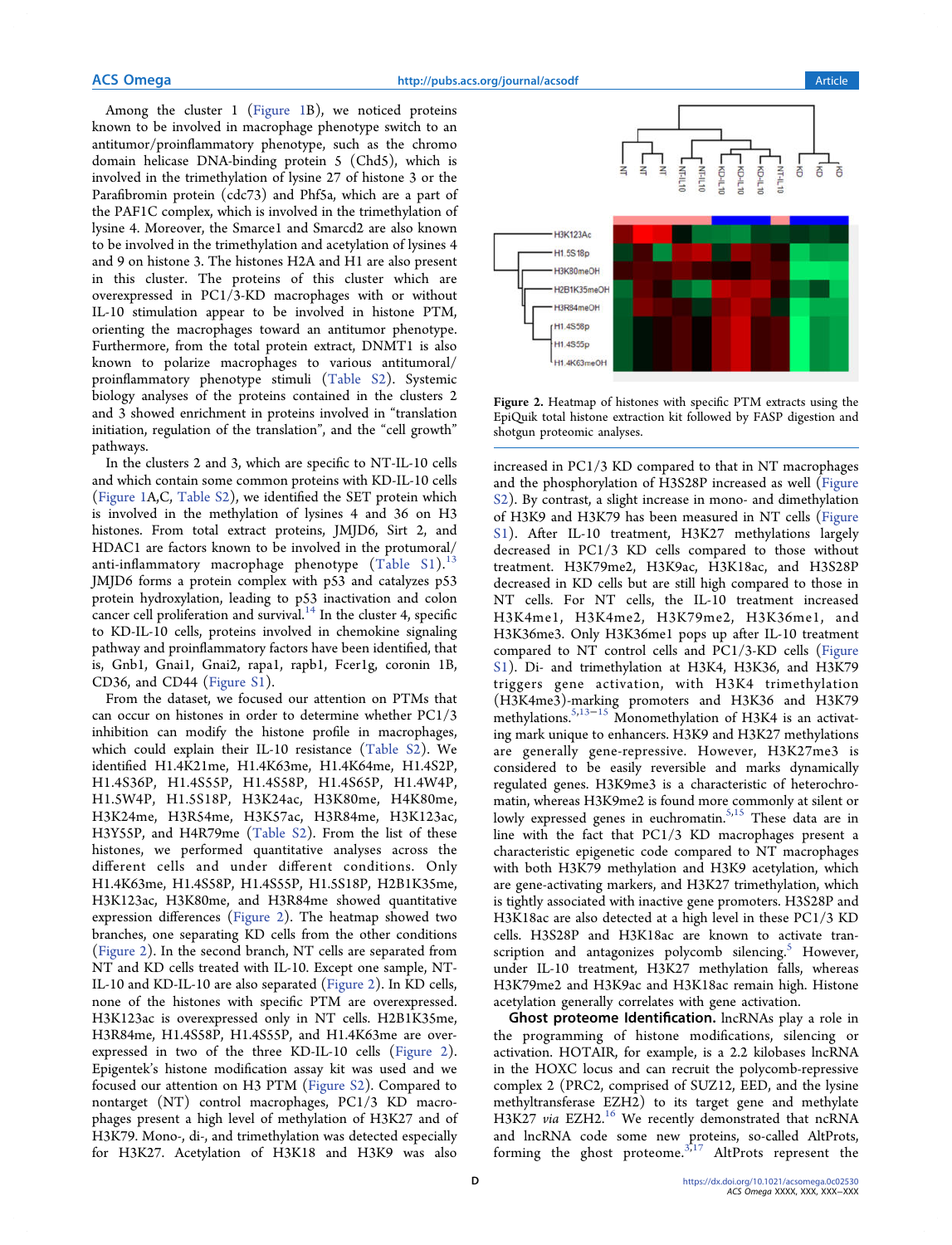

Figure 3. Result of AltProt identification in the KD- IL-10 compared to NT- IL-10 and control for each condition. (A) Venn diagram comparing the AltProt identification on KD IL-10 and NT IL-10; few AltProts are specific to each condition and majority are shared. (B) Heatmap of the AltProt for P-value > 0.05, comparing all types of stimulation and cells; if lots of AltProts are shared by KD IL-10 and NT IL-10, the quantification presents some variation.

invisible part of the proteome because they are currently not described. In fact, mass spectrometry proteomics strategies are based on the identification of proteins by comparison with databases.<sup>18−23</sup> However, it has been shown that many proteins have not yet been referenced in these databases, in particular, because of the rules used to predict the reference proteins. Thus, AltProts represent proteins of lower molecular weight than RefProts and are derived from regions of the RNA described as noncoding. AltProts can be found in the regions 5′UTR and 3′UTR or even shifting on the reading frameworks (CDS) in +2 or +3. Proteins from these regions do not share common sequences with the RefProts produced by the same mRNA and are therefore not isoforms. In this context, we looked for such proteins in the histone subproteome of macrophages. A total of 40 AltProts have been identified, for example, 36 in NT control and NT-IL-10: 30 are common between the two conditions, two are specific to the control conditions, and four are specifically expressed in NT-IL-10 (Figure S2). A total of 31 are expressed by KD and KD-IL-10 cells: 27 are common between the two conditions, two are specific to the control conditions, and two are specifically expressed in KD-IL-10 (Figure S2). A total of 10 AltProts are in common between all cell types and conditions. Finally, 28 AltProts are common between PC1/3 KD and NT cells under IL-10 stimulation, one is specific to KD-IL-10 and six are specific to NT-IL-10 (Table S3, Figure 3A). The heatmap (Figure 3B) presents five clusters of significantly variable AlProts. We observe in a first cluster six AltProts (IP\_1376729, IP\_1325194, IP\_1255506, IP\_1304732, IP\_1362979, and IP\_2667951) having a higher abundance in the NT-Ctrl conditions; the expression of these AltProts therefore seems specific to the NT type. However, after IL-10 treatment, a drop-in expression of these AltProts is noticed to reach the same level as PC1/3 KD and KD-IL-10 cells. These six AltProts could be linked to the signaling pathways directed by PC1/3 and IL-10. We also observe the presence of an AltProt (cluster2) (IP\_2659924) overexpressed under the KD-Ctrl conditions, which means that this AltProt is the result of PC1/ 3 inhibition, but ultimately inhibited after IL-10 treatment. In the third cluster, three AltProts (IP\_1360175, IP\_2656216,

and IP\_1269850) have a higher level of expression in the KD-IL-10, whereas under other conditions, their expression is either repressed or not changed, so this points out three AltProts specific to PC1/3 KD conditions overexpressed under IL-10 treatment and leading to the hypothesis of a role in tumor resistance. In the fourth cluster, two AltProts (IP\_1292426 and IP\_2649169) are overexpressed only under the NT-IL-10 conditions. In this case, PC1/3 inhibition is not involved in the production of these AltProts in macrophages, but they can be implicated in macrophage resistance under IL-10 treatment. Finally, a fifth cluster is visible, grouping three AltProts overexpressed in both the NT-Ctrl and also in the NT-IL-10. Here again, these AltProts are clearly specific to macrophages independently of PC1/3 inhibition. The different clusters show a variable amount of AltProts between different conditions including PC1/3 inhibition or no PC1/3 inhibition and resistance or no resistance to IL-10 treatment, which can be schematized in Figure 4.

Of the 40 AltProts identified, seven (Table 1) have attracted attention because they have significant identifications but also homology rates below 80: one is a noncoding RNA (IP\_1295370), two are localized at the 5′UTR (IP\_1292426 and IP 2663069), three are situated in the 3'UTR (IP\_1345677, IP\_2656216, and IP\_1269850), and one is in the CDS at +2 (IP\_1360175). IP\_1360175, IP\_2656216, IP\_1295370, and IP\_1269850 are expressed 2−3 fold higher in KD under IL-10 stimulation compared to those in NT cells under IL-10 stimulation. By contrast, IP\_2663069 and IP\_1292426 are expressed 1.5−2 fold higher in NT cells under IL-10 stimulation than those in KD cells under IL-10 stimulation (Tables 1 and S3). The ncRNA is linked to the serine/threonine protein kinase WNK1 (WNK lysine deficient protein kinase 1), which is known to be involved in fluid-phase pinocytosis of LDL by macrophages, $24$  and in cancer, this protein interacts with PI3K-AKT, TGF- $\beta$ , and NF- $\kappa$ B signaling and plays its unanticipated role in the regulation of angiogenesis.  $\boldsymbol{^{25,26}}$ 

Considering the reference protein, Dennd4c from which mature RNA contains in its 5′UTR the IP\_1292426, this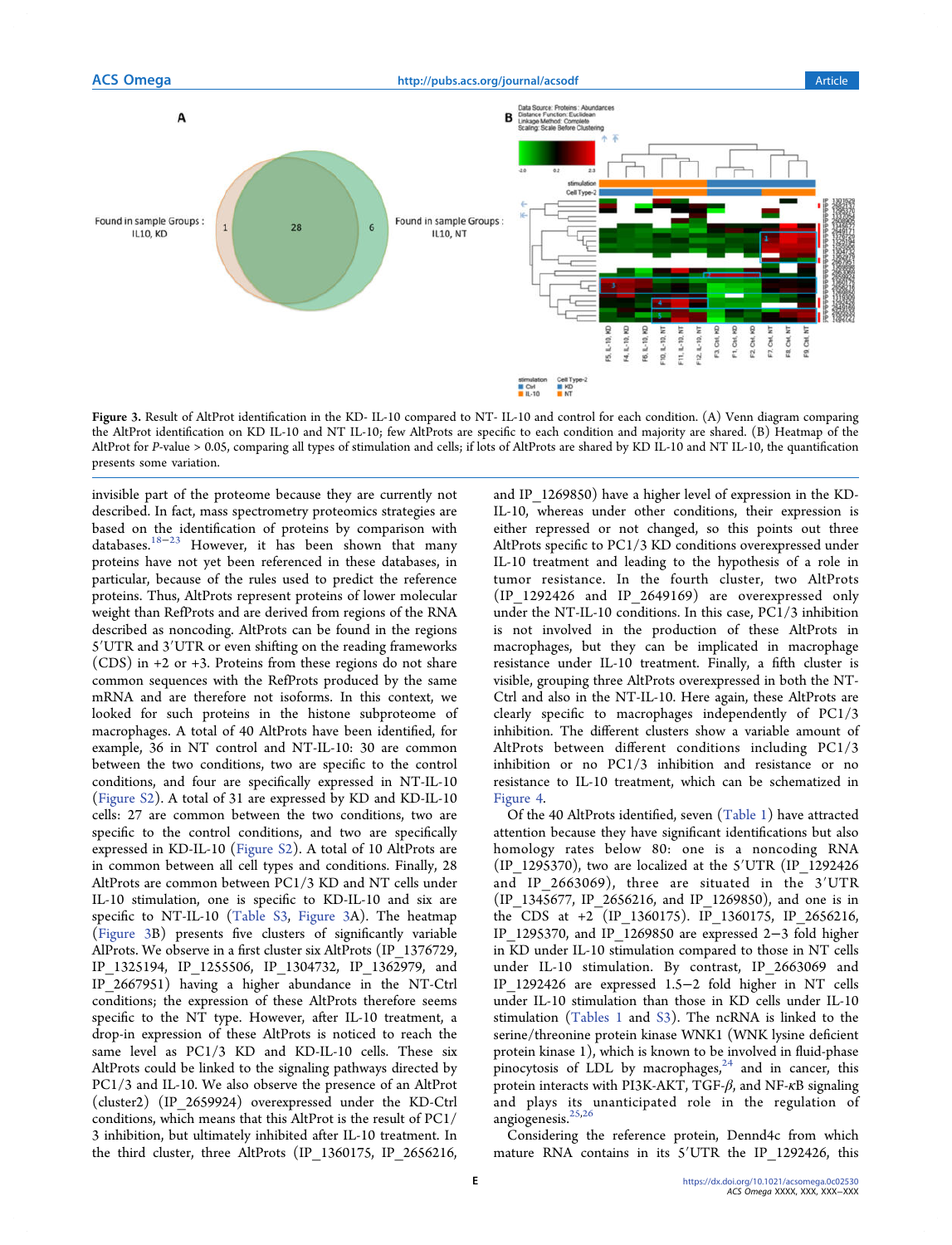

Figure 4. Schematic representation of the influence of PC1/3 inhibition and IL-10 treatment in the balance between tumor resistance and antitumoral effects according to what we previously published with LPS and paclitaxel and TLR4 stimulation.<sup>11,12</sup> In this equilibrium, clusters of AltProts identified are represented, with the aim to understand the influence of these AltProts in the pathways involving both PC1/3 inhibition and IL-10 treatment.

protein is known to be involved in the M2 macrophage phenotype. $27$  The ubiquitin-activating enzyme E1-like protein/ ubiquitin-activating enzyme 7 (UBE1L/UBA7) is the activating enzyme of interferon-stimulated 15 kDa protein (ISG15). This protein is known to be involved in innate immune response, especially toward viral infection.28−<sup>30</sup> ISG15 is an antiviral protein $31$  and the role of UBA7 is primordial in its activity. The presence of AltUba7 can be of real importance in the modulation of antiviral response. In KD cells treated with IL-10, AltUba7 is overexpressed, which can contribute to glioma tumor proliferation inhibition, as we previously noticed through antiviral activity.<sup>12</sup> For the AltNtpcr, the Ntpcr is also overexpressed in the M1 macrophage phenotype.<sup>27</sup> AltGdf1, which is the highest-overexpressed protein in KD cells treated with IL-10, comes from the reference protein Gdf1 (growth differentiation factor 1) and is known to be a novel mediator of macrophage infiltration in obesity.<sup>32</sup>

# ■ CONCLUSIONS

Taken together, in our work, we have established that NT-IL-10 cells express proteins involved in methylation of lysine 4 and 36 of H3 histones along with nucleic factors JMJD6, Sirt 2, and HDAC1 known to be altered in the protumoral/antiinflammatory macrophage phenotype. By contrast, KD-IL-10 cells express factors involved in the chemokine signaling

Table 1. Seven Principal AltProt Identification, Shared by KD and NT Cells under Stimulation of IL-10 or Not, Accession ID is According to the OpenProt Database, Location on the RNA Producing the AltProt Identified, Original Gene Coding for the AltProt but Currently Named by the RefProt Coding, Finally the Ratio of LFQ Obtained for Both Kinds of Cell, Ratio of (IL-10 NT)/(Control),  $(\text{IL-10 KD})/(\text{Control})$ , and Finally  $(\text{IL-10 KD})/(\text{IL-10 NT})$ .

| Accession  | P<br>S<br>M          | Loc<br>ati<br>on | <b>Protein Sequence</b>                                                                                                           | G<br>e<br>$\mathsf{n}$<br>e   | <b>Transcript accession</b>                                                         | Abu<br>ndan<br>ce<br>Ratio<br>(IL10<br>, NT,<br>Sam<br>ple)<br>(Ctrl,<br>NT,<br>Cont<br>rol) | Abun<br>danc<br>e<br>Ratio<br>(IL10)<br>, KD,<br>Sam<br>ple)<br>(Ctrl,<br>KD,<br>Cont<br>rol) | Abu<br>ndan<br>ce<br>Ratio<br>(IL10<br>, KD,<br>Sam<br>ple)<br>(IL10<br>, NT,<br>Sam<br>ple) |
|------------|----------------------|------------------|-----------------------------------------------------------------------------------------------------------------------------------|-------------------------------|-------------------------------------------------------------------------------------|----------------------------------------------------------------------------------------------|-----------------------------------------------------------------------------------------------|----------------------------------------------------------------------------------------------|
| IP 1360175 | 6                    | CDS              | MWWSKMLNISSERWKQSTLPSQPGNEFQGSHVQIGKGLGCP<br>STKLPDLLFPKLYSSGPWRGPLLSFRDHYHE                                                      | Gdf1,<br>Cers1                | TA=NM 001044240.2,ENSRNOT000000<br>27275.6, ENSRNOT00000092417.1, NM<br>001044230.2 | 0,646                                                                                        | 3,13                                                                                          | 3,192                                                                                        |
| IP 2656216 | 8                    | 3'UTR            | MLIHYTTKSLNRHIHPRKQIVHTGSEGVFRDEVC                                                                                                | Klhl29                        | TA=XM 008764550.2,XM 017594070.1                                                    | 1,092                                                                                        | 2,226                                                                                         | 1,54                                                                                         |
| IP 1345677 | $\overline{2}$       | 3'UTR            | MLGPEYHPVHRVLCPPRTPYSCACSLSKF                                                                                                     | Ntpcr                         | TA=NM 001134573.1,ENSRNOT000000<br>26965.7                                          | 0,619                                                                                        | 0,812                                                                                         | 1,45                                                                                         |
| IP 1269850 | $\overline{2}$       | 3'UTR            | MGDMGTWGREREGSRLACLSCASRGWGHFLKPQEYGTSSLE<br>KKPKNFIVSSWRAGSEVADIIVDNRLAASTVHEGCKS                                                | Uba7                          | TA=ENSRNOT00000084429.1                                                             | 1,055                                                                                        | 1.801                                                                                         | 1,433                                                                                        |
| IP 1295370 | 11<br>$\overline{a}$ | ncRNA            | MDSNTALQEVLKTAIIHDGLARGIRKAAKALDKRQAHLCVLASD<br>CDEPMYVKLVEALCAEHQINLIKVDDNKKLGEWVGLCKIHREE<br>KPRKVVGCSCVVVKDYGKESQAKDVIEEYFKCKK | AC10<br>6932.<br>$\mathbf{1}$ | TA=ENSRNOT00000052241.3                                                             | 0,852                                                                                        | 2,92                                                                                          | 1,107                                                                                        |
| IP 1292426 | 16                   | 5'UTR            | MGQAVWRCVSWTCSYHSCVTMTCRRLELSLENRV                                                                                                | Denn<br>d4c                   | TA=ENSRNOT00000082596.1,XM 01759<br>3922.1                                          | 2,177                                                                                        | 1.492                                                                                         | 0,701                                                                                        |
| IP 2663069 | $\mathbf{1}$         | 5'UTR            | MEGSRPRAPLLLYPWVLAFWLMAAFSALSPVSPTLSCPRLTLAII<br>SKDSLGPSVGQIEKYILSGSSWGLTSRC                                                     | Adcy7                         | TA=XM 017601390.1                                                                   | 1,422                                                                                        | 0,597                                                                                         | 0,467                                                                                        |

<sup>a</sup>In the gradient, blue to red indicates the under to overabundance under IL-10 conditions.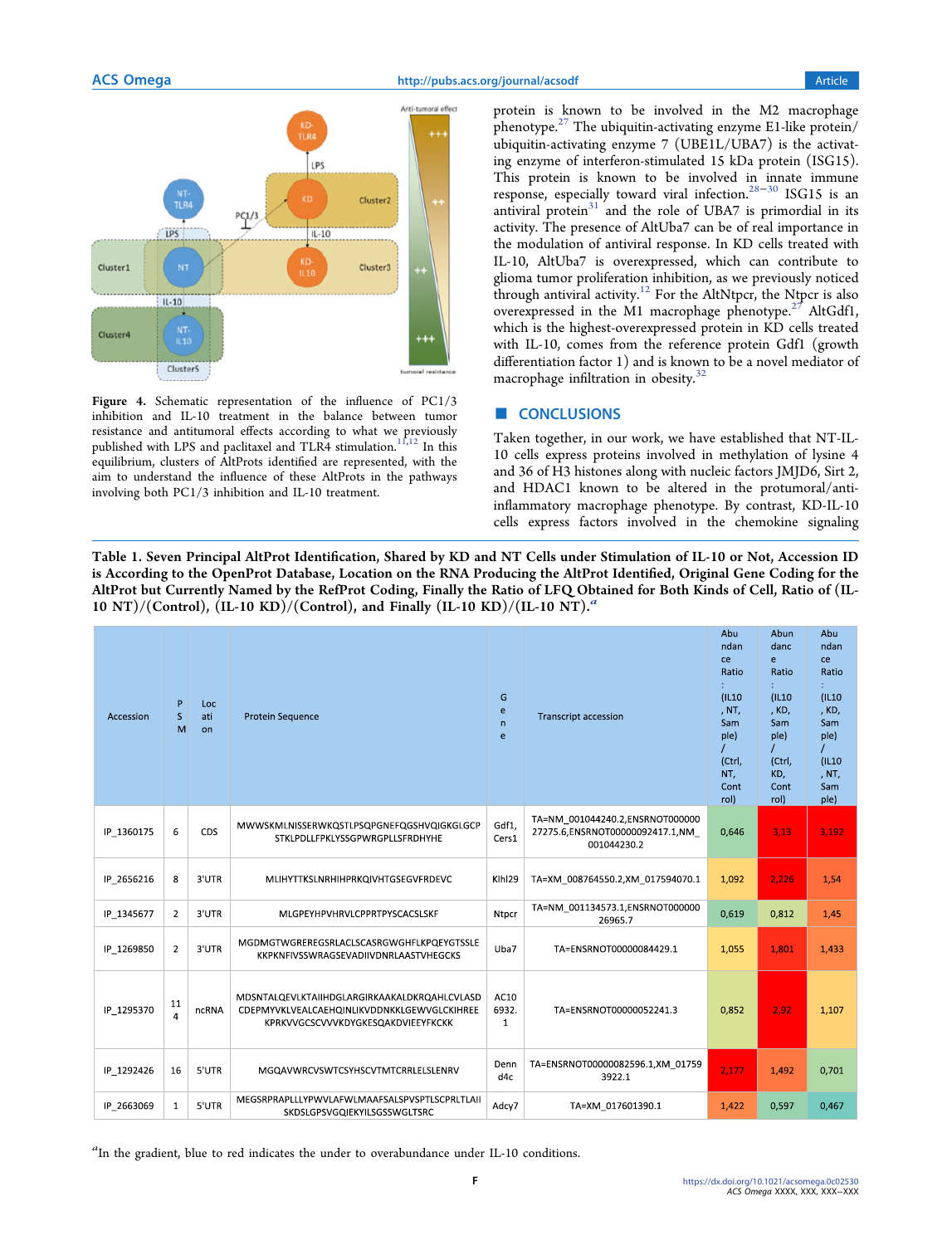pathway and proinflammatory factors. Interestingly, Klhl29, Uba7, Ntpcr, and Dennd4c are proteins specifically expressed in alveolar macrophages, which is in concordance with our NR8383 cell lines, which are lung alveolar macrophages. Thus, the AltProts identified are clearly signatures of such alveolar macrophages and demonstrate their contribution in regulating vital immunological pathways.

Experimental Section Reagents. The rat alveolar macrophage NR8383 cell line (CRL-2192) was obtained from ATCC (USA). LPS-EB ultrapure acquired from Invivogen. Ham's F12K medium, phosphate-buffered saline (PBS), puromycin, and foetal bovine serum (FBS) were provided from Life Technologies (Milan, Italy).

Culture of NR8383 PC1/3-KD and NT Cell Lines. PC1/ 3 knockdown in NR8383 macrophages was performed using lentiviral transduction as described previously.<sup>4</sup> NR8383 PC1/ 3-knockdown (PC1/3-KD) and NR8383 nontarget (NT) shRNA cell lines were cultured in Ham's F12K medium supplemented with 15% FBS and 12  $\mu$ g/mL puromycin. Culture was performed at 37 °C in a humidified atmosphere  $(5\%$  CO<sub>2</sub>).

**Total Protein Extraction.** Six sterile well plates of  $2 \times 10^6$ NR8383 PC1/3-KD and NT cells were plated and starved overnight in Ham's F12K medium supplemented with 2% FBS. Cells were treated during 24 h with 20 ng/mL IL-10 in serumfree medium or left untreated. After stimulation, cells were collected, washed once with ice-cold PBS, and then lysed with RIPA buffer (150 mM NaCl, 50 mM Tris, 5 mM EGTA, 2 mM EDTA, 100 mM NaF, 10 mM sodium pyrophosphate, 1% NP40, 1 mM PMSF, and 1× protease inhibitors) for total protein extraction. Sonication for 30 s were performed three times and cell debris were removed by centrifugation (20,000g, 10 min, 4 °C). Supernatants were collected and protein concentrations were measured using a Bio-Rad protein assay kit, according to the manufacturer's instructions.

Histone Extraction. NT or PC1/3-KD cells were washed once with ice-cold PBS and then treated with the EpiQuik total histone extraction kit.

Analysis of Post-translational Changes on Histones. EPIGENTEK's EpiQuik histone H3 modification multiplex assay kit (colorimetric) is used according to the manufacturer's protocol. A total of 100 ng of histone extraction was used for the assays.

Proteomic Analyses. Shotgun bottom-up analysis was applied. Each sample was normalized to obtain a final concentration of 1.5  $\mu$ g/ $\mu$ L per sample. An equal volume of DTT 0.1 M was added and then incubated for 40 min at 56 °C to reduce disulfide bridge. Using the FASP method, $14$  the samples were processed. Briefly, a filter with a nominal molecular weight limit of 30,000 (Amicon Ultra-0.5 30k, Millipore) is used, the samples are transferred into the filters, and the alkylation step was done using IAA solution (0.05 M) for 20 min in the dark at room temperature. Three washes are performed with ammonium bicarbonate before digestion was carried overnight with LysC/trypsin (40  $\mu$ g/mL in 50 mM Tris-HCL solution at pH 8) at an incubation temperature of 37 °C. The filters containing the digests were then centrifuged and rinsed using 50  $\mu$ L of saline solution (0.5 M); the enzyme activity was stopped with 10  $\mu$ L TFA 5% for each tube. Enrichment and desalting were then performed for each sample with a ZipTip C-18 (Millipore) before undergoing LC−MS/MS analysis.

MS Data Acquisition. The analyses was performed in an Easy-nLC 1000 nano-UPLC chromatograph (Thermo Scientific) in the reverse phase in a preconcentration column (75  $\mu$ m DI  $\times$  2 cm, 3  $\mu$ m, Thermo Scientific) and an analytical column (Acclaim PepMap C18, 75  $\mu$ m ID  $\times$  50 cm, 2  $\mu$ m, Thermo Scientific) interfaced with a nanoelectrospray ion source on an Q-Exactive Orbitrap mass spectrometer (Thermo Scientific). A linear gradient of acetonitrile in 0.1% formic acid (5−35%, for 2 h) at 300 nL/min flow rate was used to separate peptides. The MS parameter was set to a resolution of 70,000 full width at half maximum (fwhm), a mass range of  $m/z$  300− 1600, an AGC of  $3 \times 10^6$  ions, and a maximum injection time of 120 ms. The MS/MS was performed in the independent data mode, defined to analyze the 10 most intense ions of MS analysis (Top 10). For MS/MS was set to a resolution of 17,500 fwhm, a mass range of 200–2000  $m/z$ , an AGC of 5  $\times$ 10<sup>4</sup> ions, a maximum injection time of 60 Ms, and an isolation window of 4.0  $m/z$ .

Data Analyses. All data were analyzed using MaxQuant software version  $1.5.8.3^{33}$  Proteins were identified based on the interrogation of the Rattus norvegicus database (Uniprot, release April 2017, 7983 entries).<sup>34</sup> Digestion parameters are set for trypsin with a maximum of two missed cleavages. Variable modifications are defined for oxidation of methionine and N-terminal protein acetylation and fixed modification was set for the Carbamidomethylation of cysteine. The LFQ was defined as a quantification method. Identification parameters were set on mass tolerance, 6 ppm was selected for the MS mode, 20 ppm fragmentation data of MS/MS tolerance and false discovery rate (FDR) were adjusted at 1%, and at least one unique peptide was used. The statistical analysis of identified proteins was performed using Perseus software version  $1.5.2.6^{35}$  The matrix was filtered by removing the potential contaminant, reverse and only identified by site. Then, the samples were grouped into four categories: NT, NT-IL-10, KD, and KD-IL-10. Statistical analysis was performed by ANOVA test with a p-value of 5%. Hierarchical clustering and the profile plot were performed and visualized by Perseus.<sup>35</sup> For the AltProts, Proteome Discoverer V2.3 (Thermo Scientific) is used; the protein database was downloaded from OpenProt (https://openprot.org/) 2 and included RefProt, novel isoforms and, AltProts predicted from both Ensembl and RefSeq annotations (Rnor\_6.0.84, Rnor\_6.0) for a total of  $293,303$  entries.<sup>36</sup> The following processing and consensus parameters are used: Trypsin as the enzyme, two missed cleavages, methionine oxidation as variable modification, and carbamidomethylation of cysteines as static modification, Precursor Mass Tolerance: 10 ppm and Fragment mass tolerance: 0.1 Da. The validation was performed using a percolator with the protein-strict FDR set to 0.001%. A consensus workflow was then applied for the statistical arrangement, using the high-confidence protein identification. Results are filtered to maintain the master protein and highconfidence protein FDR.

The mass spectrometry proteomics data have been deposited to the ProteomeXchange consortium via the PRIDE partner repository with the dataset identifier PXD020610.

Subnetwork Enrichment Pathway Analysis. Using Elsevier's Pathway Studio (version 11.0//Elsevier) and the Ariadne ResNet database, $37$  all connection and relation between the differentially expressed proteins under all conditions were depicted. The subnetwork enrichment analysis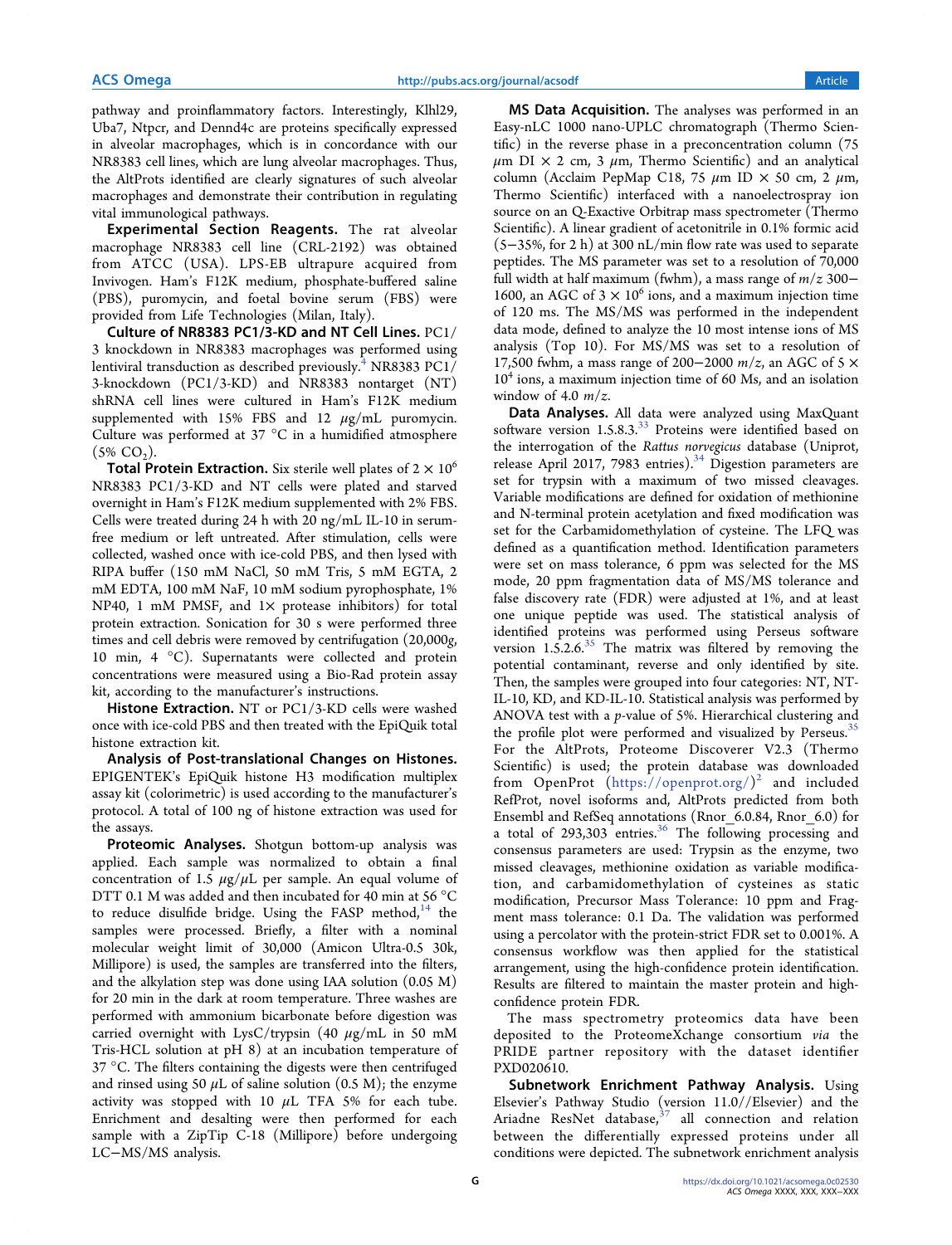(SNEA) algorithm was used in the identified proteins, NT or KD with or without IL-10 treatment for detecting the statistically significant altered biological pathways in which the identified proteins are involved. Nonrandom connection between two categorical variables organized by a specific relationship was detected by the algorithm using Fisher's statistical test. Also, this algorithm starts by creating a central "seed" from all the relevant identities in the database and from this point builds connections based on the relationship between entities and the seed.<sup>37</sup> The SNEA algorithm compares the subnetwork distribution to the background distribution using one-sided Mann−Whitney U test and calculates a p-value, thus representing a statistical significance between different distributions. In all analyses, the GenBank ID was used to form experimental groups based on the different conditions present for analysis. Finally, based on biological processes and molecular function, the pathway networks were reconstructed with its associated targets. $37$  In addition, we performed a targeted protein pathway analysis using the protein list identified in the different clusters.

#### ■ ASSOCIATED CONTENT

### **9** Supporting Information

The Supporting Information is available free of charge at https://pubs.acs.org/doi/10.1021/acsomega.0c02530.

Shotgun proteomic data from NT and PC1/3 KD cells after treatment or no treatment with IL-10 and shotgun proteomic data of histone extracts of NT and PC1/3 KD cells treated or not treated with IL-10. List of PTMs identified on histones after shotgun proteomic analysis. List of identified ghost proteins in histone extracts from NT and PC1/3 KD cells after treatment or no treatment with IL-10. Quantification of post-translational changes on H3 Histones. ELISA test against post-translational changes of the H3 histones according to Epigentek's histone modification assay kit. Venn diagram of the repartition to the identification for the different sample conditions. (PDF)

Authors' details (XLSX)

# ■ AUTHOR INFORMATION

# Corresponding Authors

Isabelle Fournier − Inserm, CHRU Lille, University Lille, Lille 59000, France; Institut Universitaire de France, Paris 75000, France; orcid.org/0000-0003-1096-5044; Email: Isabelle.fournier@univ-lille.fr

Michel Salzet − Inserm, CHRU Lille, University Lille, Lille 59000, France; Institut Universitaire de France, Paris 75000, France; Orcid.org/0000-0003-4318-0817; Email: michel.salzet@univ-lille.fr

### Authors

- Tristan Cardon − Inserm, CHRU Lille, University Lille, Lille 59000, France
- Bilgehan Ozcan − Inserm, CHRU Lille, University Lille, Lille 59000, France
- Soulaimane Aboulouard − Inserm, CHRU Lille, University Lille, Lille 59000, France
- Firas Kobeissy − Department of Psychiatry, McKnight Brain Institute, University of Florida, Gainesville, Florida 32611, United States; corcid.org/0000-0002-5008-6944
- Marie Duhamel − Inserm, CHRU Lille, University Lille, Lille 59000, France
- Franck Rodet − Inserm, CHRU Lille, University Lille, Lille 59000, France

Complete contact information is available at: https://pubs.acs.org/10.1021/acsomega.0c02530

# Author Contributions

MS.; methodology, T.C., M.S. M.D., F.R., F.K, S.A., and I.F.; Validation, T.C. and O.B.; formal analysis, M.; investigation, I.F., F.R., M.D., B.O., T.C., and M.S.; resources, I.F. and M.S.; data curation, T.C., M.D., and, M.S.; writing-original draft, T.C., F.R., I.F., and M.S.; writing-review and editing, T.C., M.D., F.K., and M.S.; supervision M.S. project administration, M.S.

# **Notes**

The authors declare no competing financial interest.

# ■ ACKNOWLEDGMENTS

This research was supported by the Institut National de la Santé de la Recherche Medicale (INSERM), l'Institut Universitaire de France, l'I-SITE ULNA, and ULille.

## ■ REFERENCES

(1) Kozak, M. Initiation of translation in prokaryotes and eukaryotes. Gene 1999, 234, 187−208.

(2) Brunet, M. A.; Brunelle, M.; Lucier, J. F.; Delcourt, V.; Levesque, M.; Grenier, F.; Samandi, S.; Leblanc, S.; Aguilar, J. D.; Dufour, P.; Jacques, J. F.; Fournier, I.; Ouangraoua, A.; Scott, M. S.; Boisvert, F. M.; Roucou, X. OpenProt: a more comprehensive guide to explore eukaryotic coding potential and proteomes. Nucleic Acids Res. 2019, 47, D403−D410.

(3) Cardon, T.; Hervé, F.; Delcourt, V.; Roucou, X.; Salzet, M.; Franck, J.; Fournier, I. Optimized Sample Preparation Workflow for Improved Identification of Ghost Proteins. Anal. Chem. 2020, 92, 1122−1129.

(4) Duhamel, M.; Rodet, F.; Delhem, N.; Vanden Abeele, F.; Kobeissy, F.; Nataf, S.; Pays, L.; Desjardins, R.; Gagnon, H.; Wisztorski, M.; Fournier, I.; Day, R.; Salzet, M. Molecular Consequences of Proprotein Convertase 1/3 (PC1/3) Inhibition in Macrophages for Application to Cancer Immunotherapy: A Proteomic Study. Mol. Cell. Proteomics 2015, 14, 2857−2877.

(5) Chen, S.; Yang, J.; Wei, Y.; Wei, X. Epigenetic regulation of macrophages: from homeostasis maintenance to host defense. Cell. Mol. Immunol. 2020, 17, 36−49.

(6) Goldmann, T.; Wieghofer, P.; Jordao, M. J. C.; Prutek, F.; ̃ Hagemeyer, N.; Frenzel, K.; Amann, L.; Staszewski, O.; Kierdorf, K.; Krueger, M.; Locatelli, G.; Hochgerner, H.; Zeiser, R.; Epelman, S.; Geissmann, F.; Priller, J.; Rossi, F. M. V.; Bechmann, I.; Kerschensteiner, M.; Linnarsson, S.; Jung, S.; Prinz, M. Origin, fate and dynamics of macrophages at central nervous system interfaces. Nat. Immunol. 2016, 17, 797−805.

(7) Refaie, S.; Gagnon, S.; Gagnon, H.; Desjardins, R.; D'Anjou, F.; D'Orleans-Juste, P.; Zhu, X.; Steiner, D. F.; Seidah, N. G.; Lazure, C.; ́ Salzet, M.; Day, R. Disruption of proprotein convertase 1/3 (PC1/3) expression in mice causes innate immune defects and uncontrolled cytokine secretion. J. Biol. Chem. 2012, 287, 14703−14717.

(8) Gagnon, H.; Refaie, S.; Gagnon, S.; Desjardins, R.; Salzet, M.; Day, R. Proprotein convertase 1/3 (PC1/3) in the rat alveolar macrophage cell line NR8383: localization, trafficking and effects on cytokine secretion. PLoS One 2013, 8, No. e61557.

(9) Duhamel, M.; Rodet, F.; Murgoci, A.; Wisztorski, M.; Day, R.; Fournier, I.; Salzet, M. Proprotein convertase 1/3 inhibited macrophages: A novel therapeutic based on drone macrophages. EuPa Open Proteomics 2016, 11, 20−22.